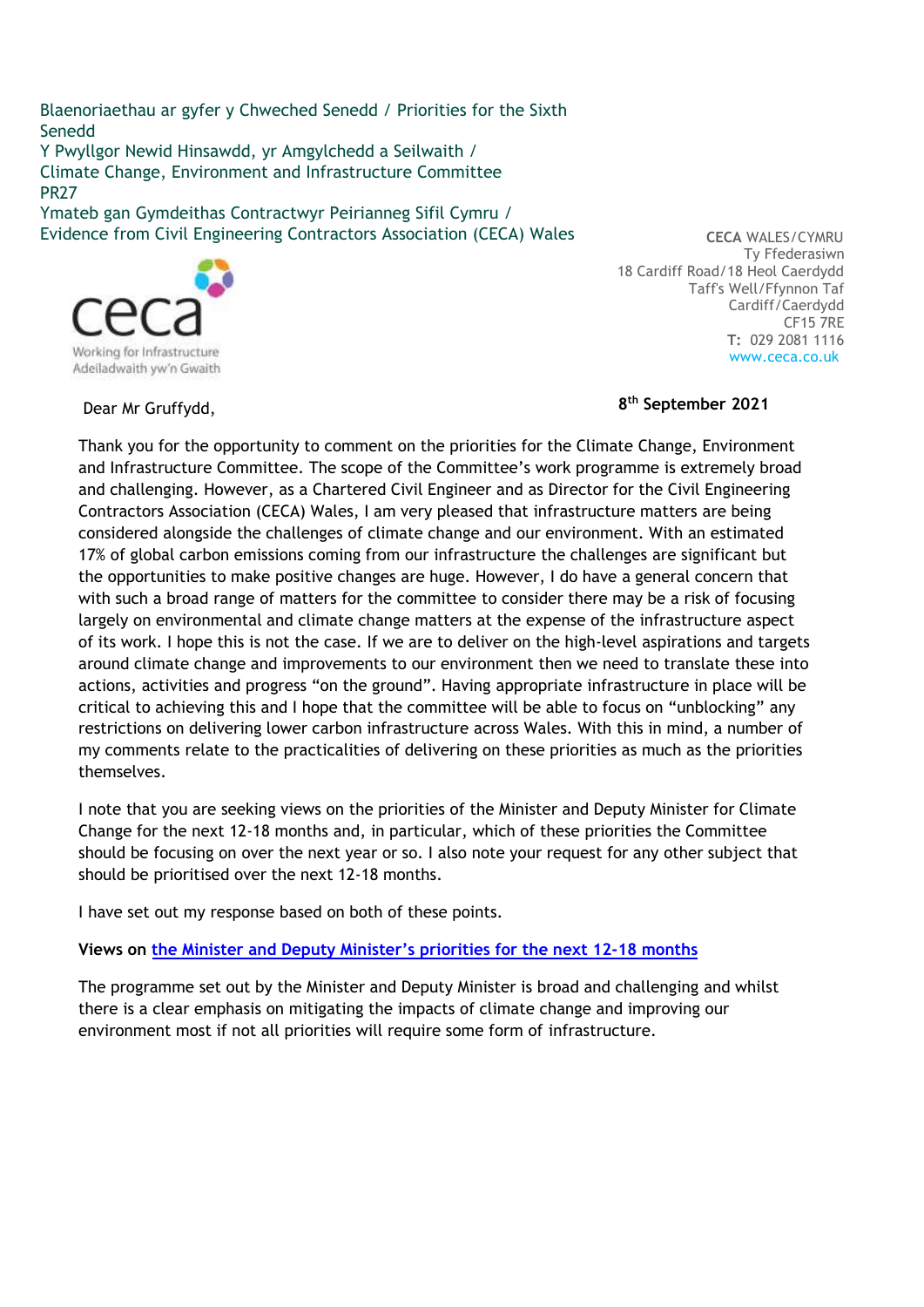

#### **Climate Change**

The priorities set out by the Deputy Minister focus on climate adaptation actions, the requirement of the Climate Change Act to report on actions and future priorities and the support given by the Welsh Government towards innovation in this area. Whilst we agree with these we would hope to see the committee focus on what tangible actions the Welsh Government actually delivers, "on the ground", to make real and quantifiable differences in reducing climate change impacts, particularly where new infrastructure is needed and/or existing infrastructure is modified or discontinued.

We will shortly be launching our Annual Report on "Decarbonising Our Infrastructure", a joint public and private sector report, based on the findings from our Annual Conference held in May 2021. The report sets out an action plan of how we believe both public and private sectors need to collaborate far more widely if we are to decarbonise our infrastructure and what actions need to be taken. This could offer the committee a template to measure progress in decarbonising our infrastructure. I will forward a copy to the Committee Secretary when it is published.

## **Energy**

The Deputy Minister's priorities in this area highlight the partially devolved nature of energy responsibilities but we would hope to see this Committee scrutinise the Welsh Government's targets for renewable energy, its relationship with the four regions of Wales and the UK Government and how it is utilising its Planning responsibilities to drive a net-zero energy system. This scrutiny should highlight any blockers to progress and how these can be overcome.

We would also like to see the Committee focus on opportunities for local energy grids, particularly in rural areas, based on renewable technologies, which could support, amongst other things, renewable energy facilities for EV charging points. We are already aware of Welsh businesses developing such facilities and, if supported through investment opportunities, could help reduce our carbon footprint whilst delivering employment, business and community development opportunities within Wales' "green economy".

## **Marine Energy Programme**

As well as providing the infrastructure we need to mitigate against climate change effects and improve our environment it is important that local companies benefit from investment and that high quality jobs are created for local people along with training and apprenticeships. This is particularly true in relation to marine energy which receives positive publicity but it is unclear how much of this benefits local communities. We would wish to see the Committee take an active interest in this area and to identify how economic and social value can be maximised for local communities.

#### **Net Zero**

We would hope to see the Committee scrutinising how the Welsh Government intends to exploit the opportunities in its "net-zero" strategy and how this translates to "real action" at the coalface. Far too often we see well intentioned Welsh Government policies fail to be properly implemented "on the ground" and the touted benefits fail to materialise.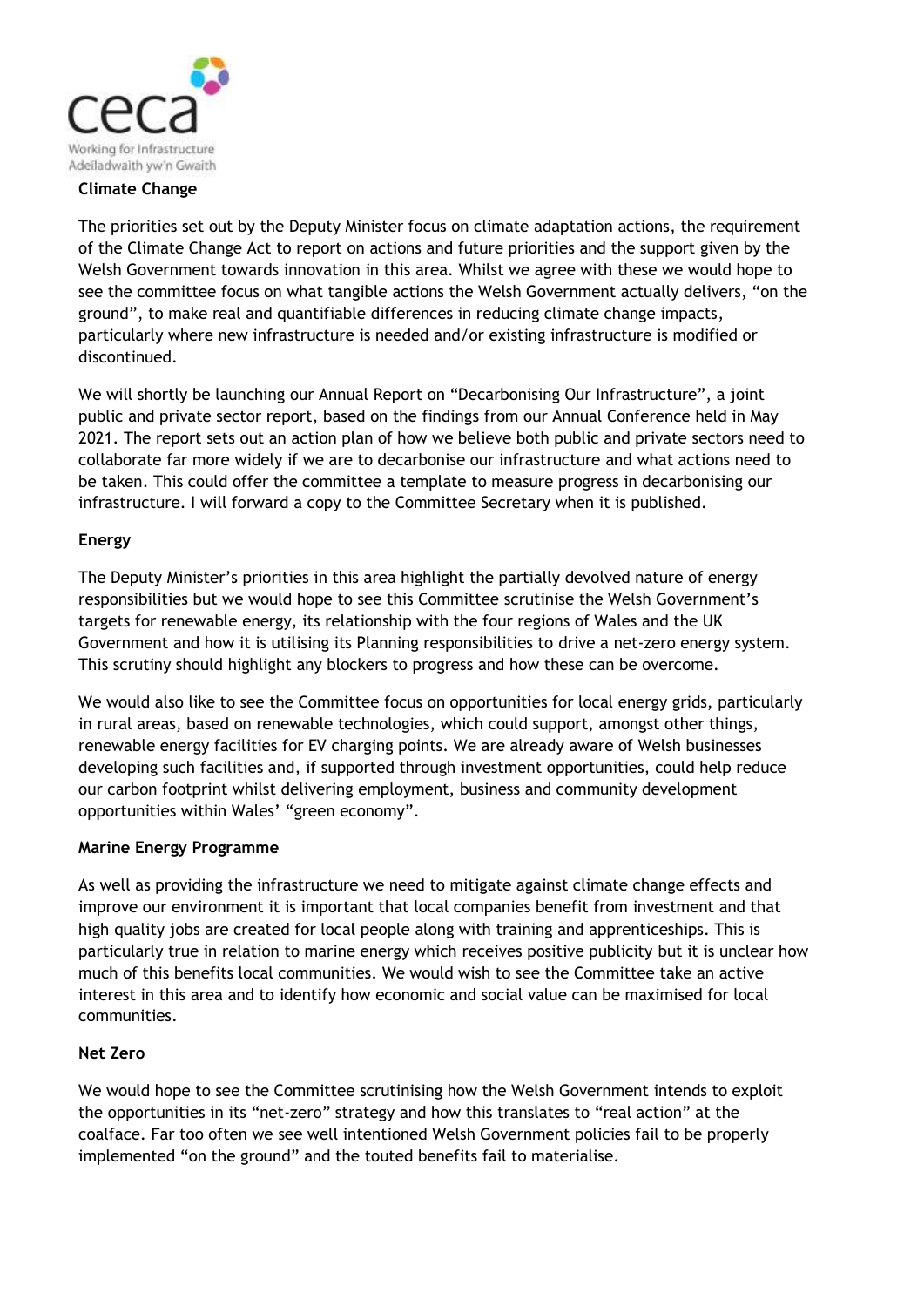

In particular, we would wish to see carbon measures sitting alongside economic and social measures in determining infrastructure investment and that these measures follow through the procurement process so that public and private sector providers of infrastructure are properly rewarded for reducing carbon. We feel that there is a key role for the Committee to play in ensuring that this becomes a reality rather then a "tick box" exercise.

# **Tree Planting**

The commitment to a "Woodland for Wales" Action Plan is welcomed and we would like to see the Committee scrutinise any proposals in relation to commercialising Wales' timber resources, particularly in relation to the construction sector. This is a complex area which whilst promising exciting opportunities has some very serious constraints, not least the ability to grow "construction quality" timber.

## **Nature and biodiversity**

Investment in infrastructure brings with it opportunities to increase biodiversity across Wales. However, it needs to be an integral part of any justification for investment in infrastructure and needs to be "channelled" through the procurement process with clear indicators to reward those better performing suppliers. Transparency around the "additional benefits" available through infrastructure investment for things such as jobs, training and apprenticeships and environmental improvements remains low at both national and local levels despite many of these issues being Welsh Government Procurement policy for many years. The Committee could play an important role in increasing this transparency which would lead to better recognition of good performers and better value for public money.

## **Circular Economy**

The infrastructure sector, and the broader construction sector, lends itself better than most sectors to the introduction of a truly circular economy. The sector represents 17% of global carbon emissions which is not surprising given the extractive nature of much of the materials used and the equipment needed to build. However, it also means that there are opportunities to make significant improvements particularly as the Welsh public sector spends in the order of £2bn per annum on construction and infrastructure but rarely measures the carbon impact of this investment. A Committee inquiry into the Circular Economy, with the infrastructure sector as a key part of this, could unlock these opportunities.

## **Environment**

The introduction of Sustainable Urban Drainage Systems (SUDS), whilst positive and wellintentioned, has not been implemented well across the public sector and has caused significant disruption and frustration amongst those wishing to promote infrastructure and construction projects across Wales. We would like to see the Committee investigating why this positive environmental initiative is not working well and to make recommendations for change.

## **Transport**

Whilst we welcome the new National Transport Strategy, Llwybr Newydd, please see below for other areas requiring attention.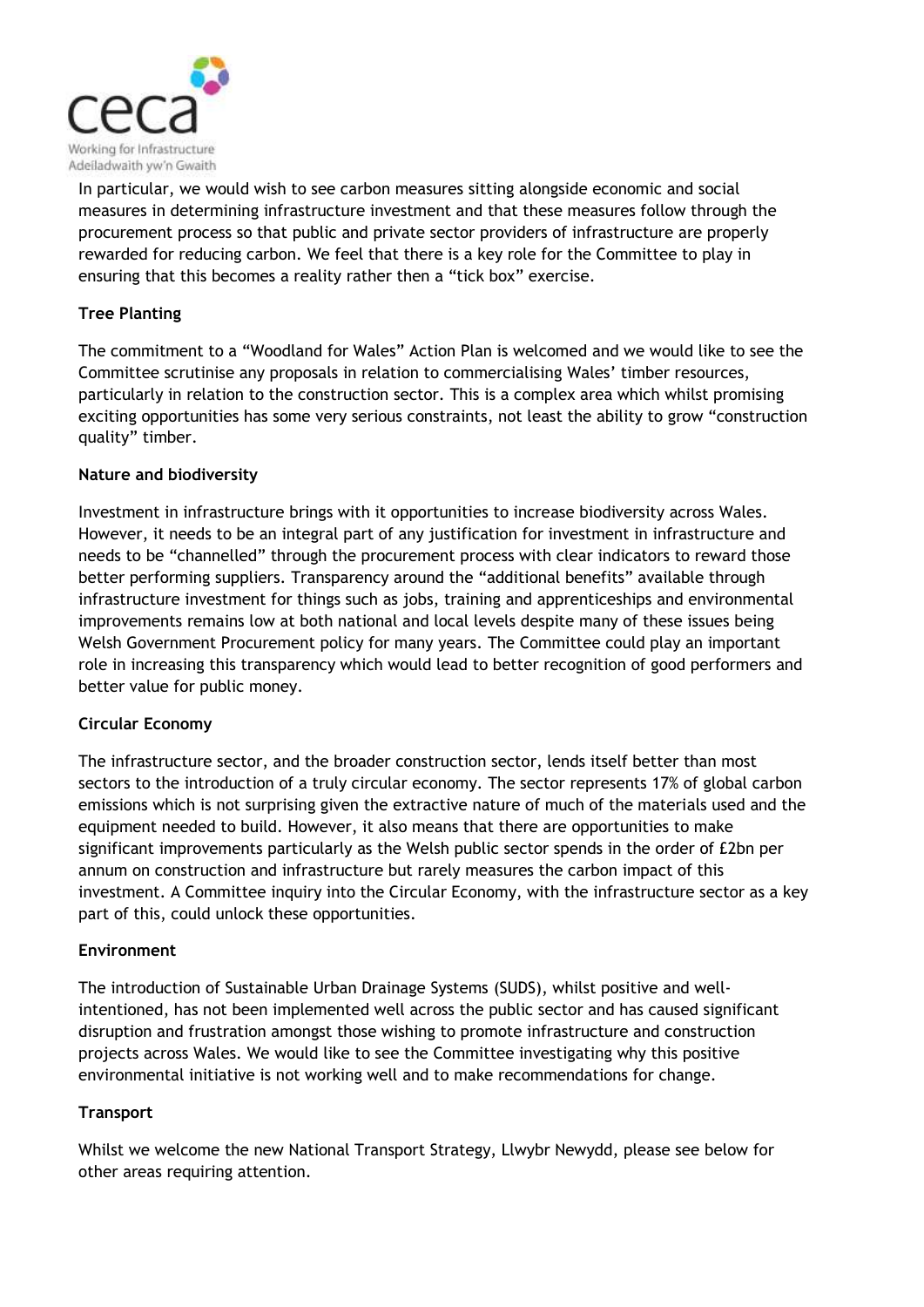

#### **Digital Infrastructure**

Whilst we welcome increased investment in digital infrastructure we would like to see the Committee scrutinising the benefits to local businesses and communities, via social value from these investments.

#### **Digital and Data**

Improvements in digital capability are welcomed as are efforts to drive cross-sector collaboration but we would hope to see this extended to collaboration with the private sector so that the full benefits can be realised for Welsh citizens.

#### **Housing**

Increased investment in housing retrofit programmes are welcomed but, as with other priority areas, we would like to see the Committee scrutinising the benefits to local businesses and communities, via social value from these investments.

#### **Town Centre Regeneration**

As with Housing, we welcome increased investment in town centre regeneration but, as with other priority areas, we would like to see the Committee scrutinising the benefits to local businesses and communities, via social value from these investments.

#### **General observation on the priorities**

If progress is to be made across all these priorities then a far more constructive and collaborative approach will be needed between the Welsh and UK Governments given the devolution settlement that exists and the different responsibilities. Whilst current relationships appear, at times, to be tense and adversarial, we need to see an improvement in relationships and more positive cooperation if Welsh citizens are to see improvements in performance in relation to climate change. Increased infrastructure investment to enable these improvements will also be dependent on better relations and we would hope to see this Committee having a role to scrutinise this relationship or recommending that it be dealt with by another Senedd committee.

## **Other subject areas that should be prioritised over the next 12-18 months**

#### **Roads Review**

One of the first announcements made by the Deputy Minister for Climate Change was to "pause" the delivery of new road construction projects and to set up a "Review Panel" to advise on a suitable way forward given the "carbon intensive" nature of many of these projects. Whilst this is understandable given the declaration of a climate emergency in 2019 and the launch of the Welsh Government's National Transport Strategy, Llwybr Newydd, it has created further uncertainty across the infrastructure sector. The Panel is not expected to report for almost 12 months which is a considerable period of time given that it closely follows the 18-24 month period of uncertainty